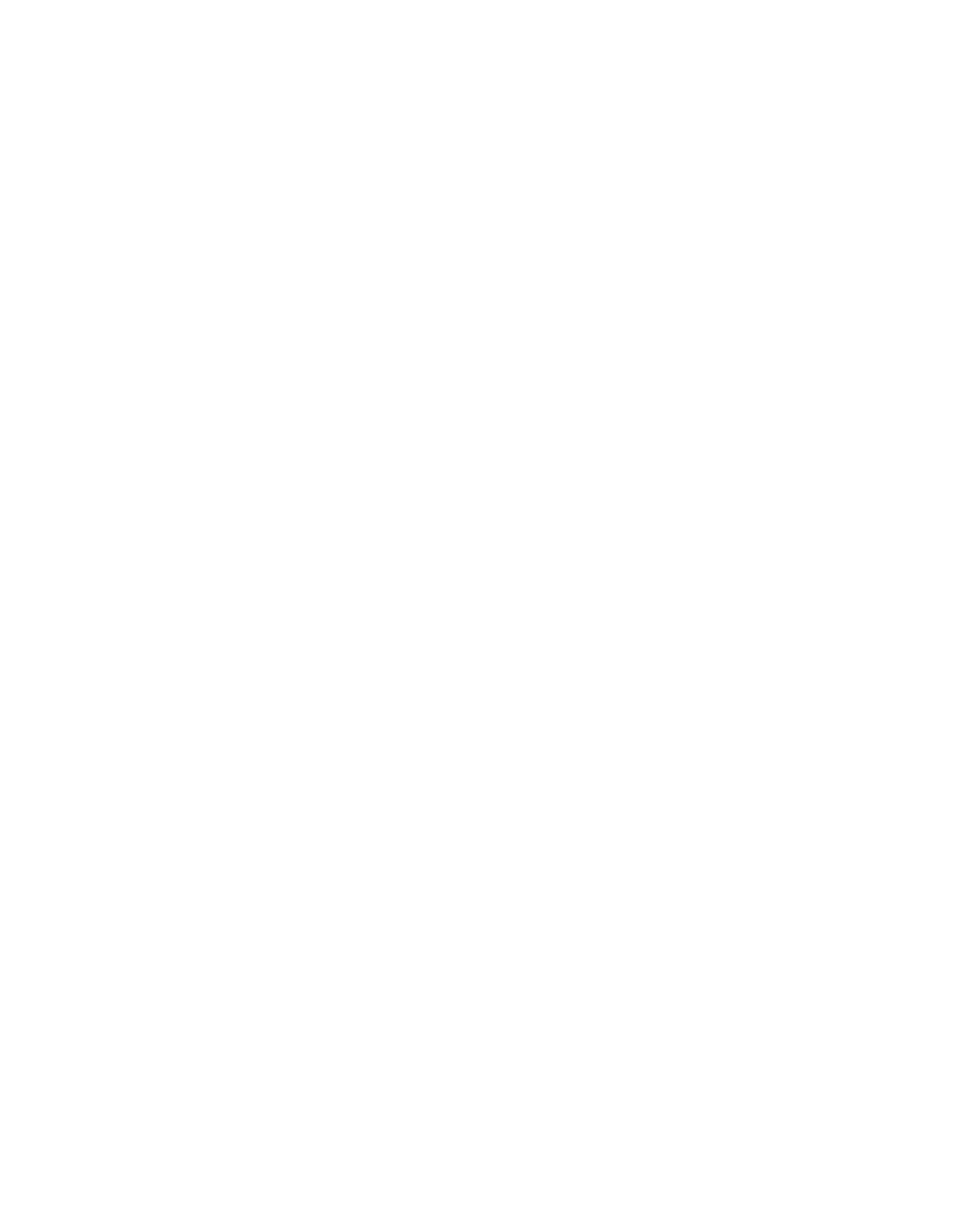# Outphasing Multi-Level RF-PWM Signals for Inter-Band Carrier Aggregation in Digital Transmitters

SungWon Chung<sup>1, 2</sup>, Rui Ma<sup>1</sup>, Koon Hoo Teo<sup>1</sup>, and Kieran Parsons<sup>1</sup>

<sup>1</sup>Mitubishi Electric Research Laboratories, Cambridge, MA 02139, USA, rma@merl.com <sup>2</sup>Massachusetts Institute of Technology, Cambridge, MA 02139, USA

*Abstract* **— A novel non-contiguous concurrent multiband digital-RF transmitter architecture is presented, which is based on outphasing the multi-level RF pulse-width modulated signals (MLRF-PWM) for digital Class-S power amplifiers. In order to improve the transmitter power efficiency, the outphasing modulation in the proposed architecture effectively increases the number of MLRF-PWM signal output levels. In addition, a multi-band multibit band-pass delta-sigma modulator (BPDSM) with a hard clipping technique is introduced, which further improves power coding efficiency by trading off distortion performance with coding efficiency. Experimental results with a dual-channel 25-GSPS arbitrary waveform generator (AWG) demonstrate non-contiguous carrier aggregation for 3-level Class-S PAs with inter-band LTE signals at 874 MHz and 1501 MHz for the channel bandwidth of 10-MHz and 20- MHz, respectively. The proposed outphasing MLRF-PWM technique achieves 59.5% power coding efficiency, which is significant improvement from the 8.6% coding efficiency of conventional 3-level BPDSM with the experimental dualband LTE signal transmission.**

*Index Terms* **— Class-S power amplifier, concurrent dualband transmitter, digital-RF transmitter, multi-band deltasigma modulator, non-contiguous carrier aggregation.**

#### I. INTRODUCTION

Non-contiguous inter-band carrier aggregation (CA) techniques [1] have been recently developed for 4G LTE-A and 5G mobile broadband communication, which utilize concurrent inter-band transmission for a very high wireless data rate (>1Gbps at peak) as well as efficient spectrum usage. The flexibility and demanding performance requirements for the non-contiguous CA are very challenging to achieve in practice.

All digital-RF transmitters for concurrent multi-band transmission (Fig.1) [2]–[6] have demonstrated promising potential to realize compact and versatile wireless communication. Nevertheless, there are several design challenges with non-contiguous carrier aggregation. For example, the high performance multi-level IFPWM (ML-IFPWM) originally reported by our group for single-band transmission [2], becomes less suitable for inter-band CA. With the ML-IFPWM, the spurious tones from one band appear as in-band distortions to another band, which is difficult to mitigate. Band pass delta-sigma modulation



Fig. 1. Digital-RF transmitter architecture for concurrent multi-band transmission.

(BPDSM) [3] achieves non-contiguous concurrent multiband transmission with a poor coding efficiency  $($ <10%). Because the whole transmitter power efficiency is closely related to power coding efficiency of input signals [2],[4], which is defined as a ratio of the in-band power to the whole band power, this work focuses on improving the power coding efficiency while enabling concurrent dualband transmission.

This paper presents a novel outphasing multi-level RF pulse-width modulation (MLRF-PWM) technique on the basis of BPDSM, in order to achieve both high coding efficiency and linearity. Although conventional outphasing modulation provides a wideband capability, the outphasing modulation has few applications for communication signals with a high peak-to-average power ratio (PAPR). The main drawbacks of the outphasing modulation are with limited dynamic range and high sensitivity to mismatch between the two signal paths for outphasing. Maintaining outphasing angles below a certain limit can avoid the undesirable sensitivity [5]. By using PWM as an additional degree-of-freedom in modulation, [6] demonstrated that outphasing PWM can provide enough dynamic range and linearity for WCDMA signals. Nevertheless, the outphasing is applied to only a single carrier frequency in [5], [6], thus inter-band CA cannot be supported. By applying limited outphasing angles between two MLRF-PWM signals, the digital-RF transmitter presented in this paper enables the inter-band CA with the efficient use of outphasing while providing flexible reconfigurability with the band selection.

# II. NON-CONTIGUOUS MULTI-BAND DIGITAL-RF TRANSMITTER ARCHITECTURE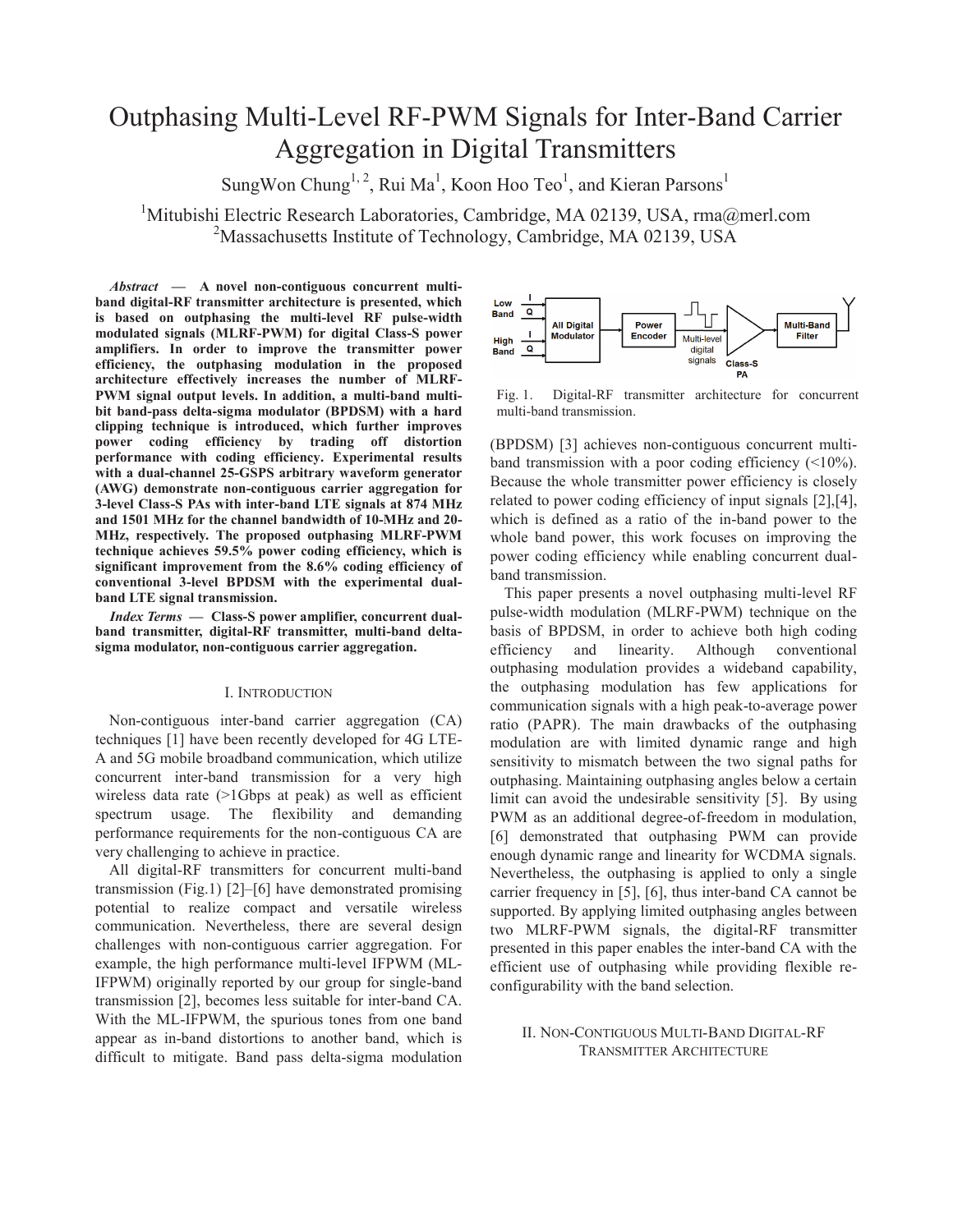

Fig. 2. Proposed outphasing multi-level RF-PWM (MLRF-PWM) transmitter architecture for inter-band CA.



Fig. 3. Power encoder operation for outphasing multi-level RF pulse-width modulation (MLRF-PWM).

Fig. 2 shows the proposed outphasing MLRF-PWM digital-RF transmitter architecture for non-contiguous multi-band transmission. The quadrature baseband signals are up-converted to each band (component carrier in CA) in digital domain. Multi-band multi-bit BPDSM combines the high-resolution multi-band inputs  $(>10$  bits) into a single-stream multi-level digital signal (e.g. 7 level) with high linearity. Because the design of Class-S digital power amplifiers (PAs) is increasingly demanding with a large number of output levels ( $>7$  levels), the single-stream multi-level BPDSM output signal is transformed into dual-stream multi-level (e.g. 3 levels) PWM signals that are outphased to each other, so that the PAs can produce only a small number of output levels. By maintaining the outphasing angles small, non-isolated Chireix power combiners can be used with a very high efficiency in summing the output power of the two PAs. Therefore, both high efficiency and high linearity can be obtained with non-contiguous inter-band CA.

# *A. Outphasing Multi-level RF Pulse-Width Modulation (MLRF-PWM) Power Encoder*

Fig. 3 shows an example operation of the power encoder, which transforms the single-stream 7-level BPDSM output signals into dual-stream 3-level PWM outphasing MLRF-PWM signals. Discrete outphasing is applied to each pulse, so that the power combiner can recover the original 7-level BPDSM output signals. The number of output levels can be determined depending on



Fig. 4. Multi-band multi-bit band-pass delta-sigma modulator (BPDSM) with level clipping.

performance requirements on linearity and out-of-band emission.

The sampling rate of the power encoder determines the minimum outphasing angles. A higher sampling rate allows smaller minimum outphasing angles, so that a larger number of BPDSM output levels can be transformed into MLRF-PWM signals with the same number of output levels. Advanced CMOS technologies for 40 Gb/s serial link [7] and time-interleaved deltasigma modulation will allow outphasing angles less than 20° at 2-GHz cellular frequency bands.

The duty cycles of the MLRF-PWM signals are maintained higher than 25% of the carrier with the highest frequency among multiple aggregated bands. Although allowing a lower duty cycle allows a larger number of BPDSM output levels, the power coding efficiency degrades as the duty cycle decreases.

In hardware implementation, carrier frequencies can be reconfigured by updating the digital loop filter coefficients with a set of pre-calculated values. Since the signal path to the PA inputs is all in digital domain, a wide frequency range can be supported.

## *B. Multi-Band Multi-Bit BPDSM with Level Clipping*

Fig. 4 shows the multi-band multi-bit BPDSM with level clipping for high power coding efficiency, which is used in the proposed transmitter architecture. Two digital loop-filters  $L_1(s)$  and  $L_2(s)$  have a different resonant frequency tuned for each carrier frequency. The dual-band input signal  $X_1(s)$  and  $X_2(s)$  are scaled such that the quantizer is not saturated in order to maintain the BPDSM feedback stability and linearity.

The level clipper reduces the number of BPDSM output levels, which improves the coding efficiency at the expense of linearity and out-of-band emission. With 6-th